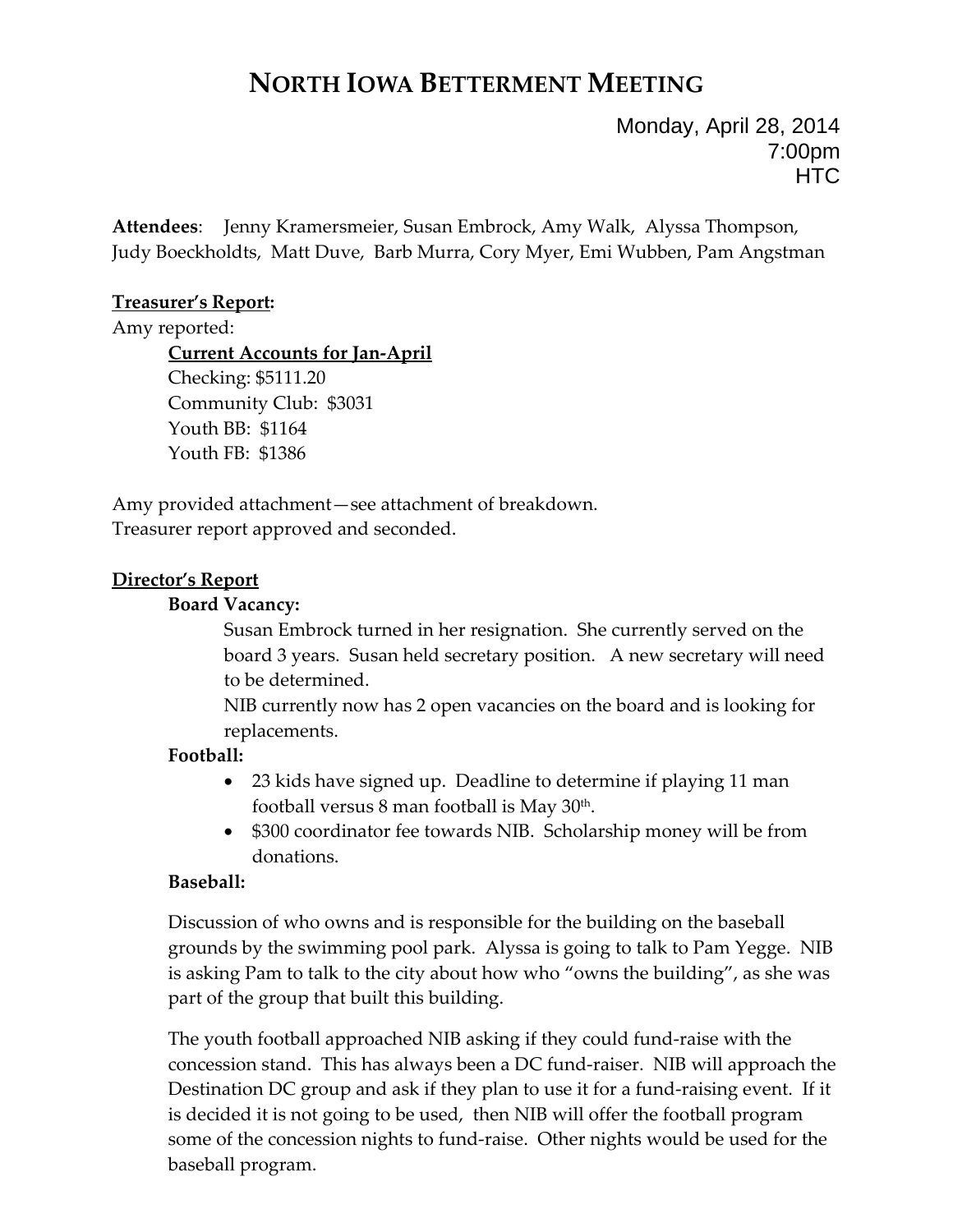#### **Welcome Folders:**

¾ of local business have been contacted.

Very positive feedback.

Asked Cory if High School students can help stuff the folders for silver chord hours

Alyssa informed the businesses she will put their business on her calendar of events email to help advertise their business.

### **Pancake Day:**

About 500 plates were taken. \$3795 was raised for fireworks. \$5000 invoice provided to NIB for purchase of fireworks. NIB to purchase new Easter bunny outfit for next year Discussion was held to make professional signs to use yearly at the event in the fire station like is displayed on main street sign. Discussed having NIB wear same shirt like other volunteers NIB to do all the front-end work for the event next year and just have firemen, FFA, 4‐H volunteer their time.

#### **Use of NIB property:**

 Could use an example from the school. Provide a liability form, how much is item worth/replacement value Display dollar amount for member versus non‐member of NIB **Action:** Alyssa to start making an inventory list

#### **Website/Facebook:**

Alyssa added a new page for NIB photos NGT donated renewal of website **Action**: Alyssa to send thank‐you

#### **Basketball Hoops:**

Cory explained how the hoops need to have a special part made by Duane School to take on expenses

The home‐made bracket is still in‐work.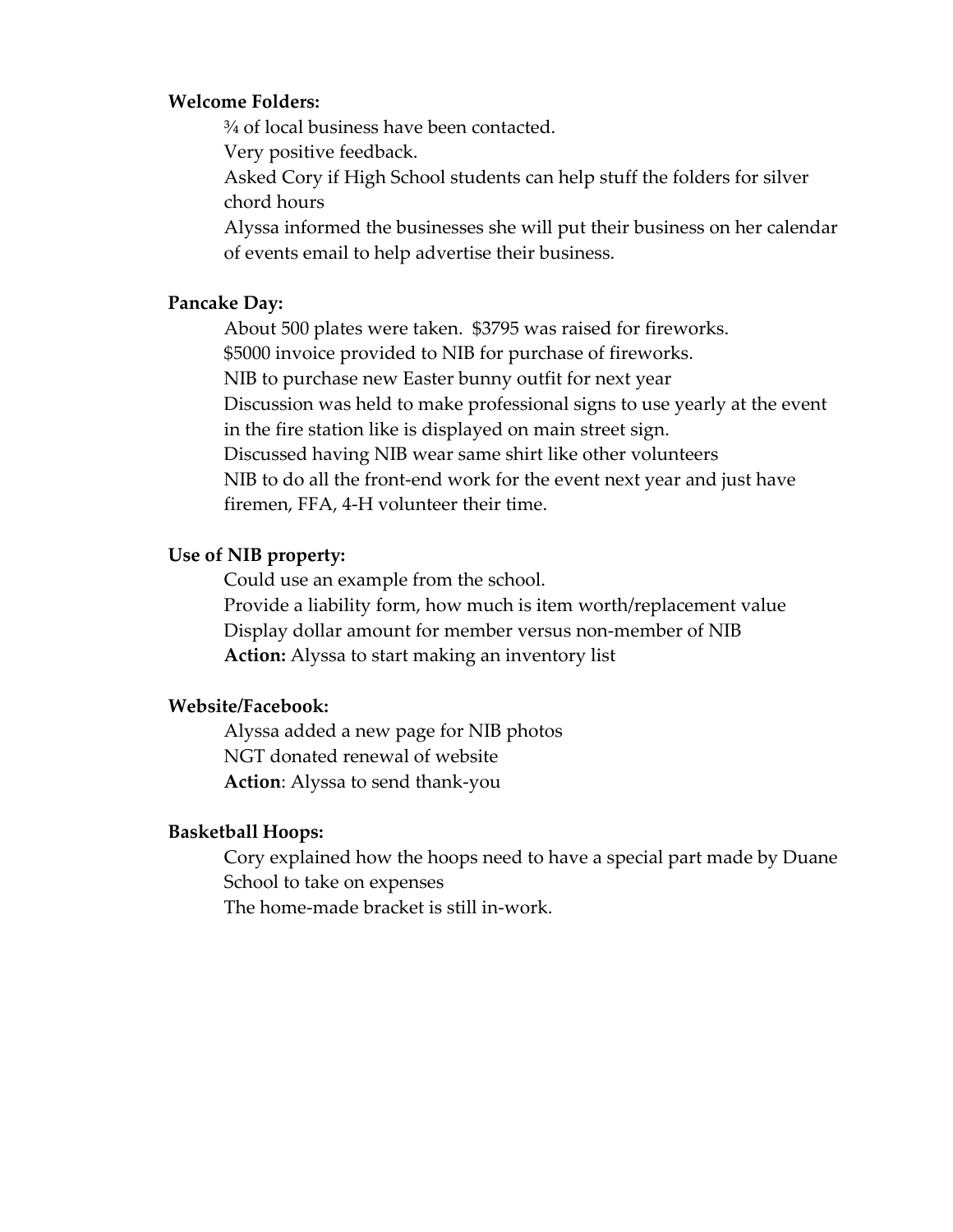#### **Summer Activities:**

**Crazy Days**: July 26. NIB is not planning on doing anything for this event.

#### **Youth Activities:**

Alyssa still trying to purchase a tv for movie night in the park. Barb mentioned she might have a donor.

NIB plans to host soccer and BB camp this summer.

It was discussed to not have a shirt as part of the package to save cost.

#### **Adult Slow‐Pitch:**

 Discussed making a Facebook "group" for members only If enough teams, ask Lakota to host every Sunday 2 games Would play 2 games in BC and 2 games in Lakota.

#### **NIB Kick‐off**

 June 1 in Buffalo Center Sign up for Adult Slow‐Pitch and play some scratch games Teams to select a Team Captain for POC. Shirt Competition? Cost is \$10 per person on the team Start games on June 8 and end with tournament on July 13

#### **"Business Week"**

 Discussed having a special night or week for businesses Advertise in paper to get community involved. Bring rolls/special item to local businesses to show our support

#### **Committee Breakdown**

#### **Member Donations:**

There have been 11 from businesses and 3 public donations thus far. This money goes towards Halloween, Christmas and July 4<sup>th</sup> events.

#### **Girl's Club:**

Meeting at the school on Friday's due to conflicts with other events. There are 2 meetings left. Alyssa plans to do a yoga and spa day. Alyssa has been discussing bullying with the girls.